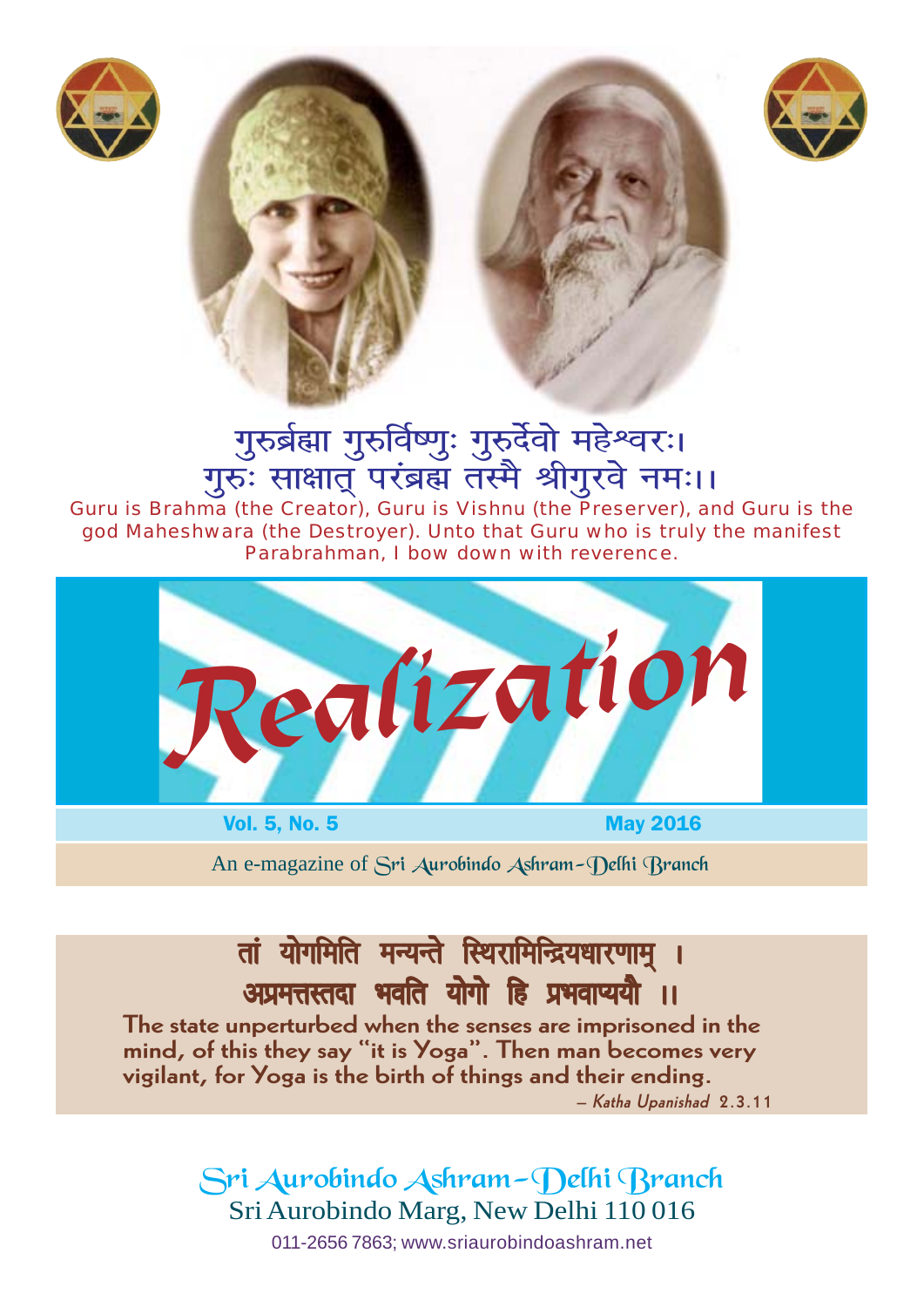|                                                                                                                                                                                                                                                       |                                                                                                                                                                                                                                                                  |                                                  | <b>Ongoing &amp; Forthcoming Events</b>                                                                                 |                                                                                                                |  |
|-------------------------------------------------------------------------------------------------------------------------------------------------------------------------------------------------------------------------------------------------------|------------------------------------------------------------------------------------------------------------------------------------------------------------------------------------------------------------------------------------------------------------------|--------------------------------------------------|-------------------------------------------------------------------------------------------------------------------------|----------------------------------------------------------------------------------------------------------------|--|
|                                                                                                                                                                                                                                                       |                                                                                                                                                                                                                                                                  |                                                  | May 2016                                                                                                                |                                                                                                                |  |
| Meditation & Satsang venue: Meditation Hall<br>$7 - 7:30$ pm<br><b>Collective Meditation</b><br><b>Monday - Saturday</b>                                                                                                                              |                                                                                                                                                                                                                                                                  |                                                  |                                                                                                                         |                                                                                                                |  |
| <b>May 01</b><br>Karma Yoga and Karma Sannyasa in Bhagvad Gita<br><b>May 08</b><br><b>May 15</b><br>The Other Earths - A sonnet by Sri Aurobindo<br><b>Moksha (Liberation)</b><br><b>May 22</b><br><b>May 29</b><br>Uttarpara Speech of Sri Aurobindo | Sunday Meditation & Discourses 10:00 - 11:30 am<br>Sadhana ke Pahle Kadam (Preliminary Steps on the Spiritual Quest)<br><b>Ms. Aparna Roy</b><br><b>Acharya Navneet</b><br><b>Shri Prashant Khanna</b><br><b>Shri Udhav Surekha</b><br><b>Dr. Ramesh Bijlani</b> |                                                  |                                                                                                                         |                                                                                                                |  |
|                                                                                                                                                                                                                                                       |                                                                                                                                                                                                                                                                  |                                                  | <b>Other Programs</b>                                                                                                   |                                                                                                                |  |
| May 07 6:30–7:30 pm                                                                                                                                                                                                                                   |                                                                                                                                                                                                                                                                  |                                                  |                                                                                                                         | Bhajan Sandhya <b>Ms. Jalaja Shankar</b>                                                                       |  |
|                                                                                                                                                                                                                                                       |                                                                                                                                                                                                                                                                  |                                                  |                                                                                                                         | May 16-26 Workshop on Music & Art for children aged 5-10 years Ms. Premsheela                                  |  |
|                                                                                                                                                                                                                                                       |                                                                                                                                                                                                                                                                  |                                                  | Contact: 011-2656 7863; contact@aurobindoonline.in                                                                      |                                                                                                                |  |
|                                                                                                                                                                                                                                                       |                                                                                                                                                                                                                                                                  |                                                  | Ongoing Classes venue: Vidya Block Room 099                                                                             |                                                                                                                |  |
| <b>Wednesday</b>                                                                                                                                                                                                                                      |                                                                                                                                                                                                                                                                  | 11:30 am-12:30 pm                                | <b>Bhagvad Gita</b>                                                                                                     | <b>Shri Prashant Khanna</b>                                                                                    |  |
| <b>Saturday</b>                                                                                                                                                                                                                                       |                                                                                                                                                                                                                                                                  | $6:00 - 7:00$ pm                                 | <b>Bhagvad Gita</b>                                                                                                     | <b>Shri Prashant Khanna</b>                                                                                    |  |
| <b>Sunday (Except 15th)</b>                                                                                                                                                                                                                           |                                                                                                                                                                                                                                                                  | 11:30 am-12:30 pm                                | <b>Savitri</b><br>Contact: 011-2656 7863; 2651 7426                                                                     | <b>Shri Prashant Khanna</b>                                                                                    |  |
|                                                                                                                                                                                                                                                       |                                                                                                                                                                                                                                                                  |                                                  | The Mother's Integral Health Centre Activities                                                                          |                                                                                                                |  |
|                                                                                                                                                                                                                                                       |                                                                                                                                                                                                                                                                  |                                                  | (Phone 011-2685 8563; <tmihc2000@yahoo.co.in>; Mrs. Bhatia (93122 65447)</tmihc2000@yahoo.co.in>                        |                                                                                                                |  |
| <b>General O.P.D.</b>                                                                                                                                                                                                                                 | <b>Daily</b>                                                                                                                                                                                                                                                     |                                                  | $8:30-9:30$ am                                                                                                          | $2:30 - 3:30$ pm                                                                                               |  |
|                                                                                                                                                                                                                                                       |                                                                                                                                                                                                                                                                  |                                                  | Speciality Clinics - By Appointment Only                                                                                |                                                                                                                |  |
|                                                                                                                                                                                                                                                       |                                                                                                                                                                                                                                                                  |                                                  |                                                                                                                         |                                                                                                                |  |
|                                                                                                                                                                                                                                                       |                                                                                                                                                                                                                                                                  |                                                  |                                                                                                                         |                                                                                                                |  |
| Tue/Thu/Sat                                                                                                                                                                                                                                           |                                                                                                                                                                                                                                                                  | <b>Accupressure</b>                              | Tue/Thu/Sat                                                                                                             | <b>Ayurveda</b>                                                                                                |  |
| Mon/Tue/Wed/Fri<br>Tue/Thu                                                                                                                                                                                                                            |                                                                                                                                                                                                                                                                  | <b>Clinical Psychology</b><br><b>Gynaecology</b> | Mon/Wed/Thu/Fri                                                                                                         | Mon-Sat (11am-1pm) Physiotherapy<br><b>Homeopathy</b>                                                          |  |
| <b>Daily</b>                                                                                                                                                                                                                                          |                                                                                                                                                                                                                                                                  | <b>Mind Body Medicine</b>                        | <b>Tue</b>                                                                                                              | <b>Orthopaedics</b>                                                                                            |  |
| <b>Thursday</b>                                                                                                                                                                                                                                       |                                                                                                                                                                                                                                                                  | <b>Ophthalmology (Eye)</b>                       | Tue/Thu/Sat                                                                                                             | <b>Naturopathy</b>                                                                                             |  |
| Wed/Thu                                                                                                                                                                                                                                               |                                                                                                                                                                                                                                                                  | <b>General Surgery</b>                           | <b>Wed</b>                                                                                                              | <b>Psychiatry</b>                                                                                              |  |
| Tue/Wed/Thu/Fri                                                                                                                                                                                                                                       |                                                                                                                                                                                                                                                                  | <b>Dental</b>                                    |                                                                                                                         |                                                                                                                |  |
|                                                                                                                                                                                                                                                       |                                                                                                                                                                                                                                                                  |                                                  | Integrated Health Services: Tailor-made packages of 4 hrs./day (Tu/Th/Sa)                                               |                                                                                                                |  |
|                                                                                                                                                                                                                                                       |                                                                                                                                                                                                                                                                  |                                                  |                                                                                                                         | Includes: Ayurveda, Naturopathy, Yogasana, Pranayama, Accupressure, Eye Exercise, Integral Health Consultation |  |
| May 01 & 15                                                                                                                                                                                                                                           | $6 - 7$ am                                                                                                                                                                                                                                                       |                                                  | Mahamrityunjaya Havan & Gita Paath                                                                                      |                                                                                                                |  |
| Tue/Thu/Sat                                                                                                                                                                                                                                           | 6:45-7:45 am                                                                                                                                                                                                                                                     |                                                  | <b>Yogasanaclass</b>                                                                                                    | <b>Shri Debi Prasad</b>                                                                                        |  |
| Mon/Wed/Fri                                                                                                                                                                                                                                           | $8-9$ am                                                                                                                                                                                                                                                         |                                                  | <b>Yogasanaclass</b>                                                                                                    | <b>Ms. Preeti Bhardwaj</b>                                                                                     |  |
| Mon/Wed/Fri                                                                                                                                                                                                                                           | $9:45-10:45$ am                                                                                                                                                                                                                                                  |                                                  | <b>Yoga for Senior Citizens</b>                                                                                         | <b>Ms. Monica Srivastava</b>                                                                                   |  |
| Mon/Wed/Fri                                                                                                                                                                                                                                           | 11 am-12 noon                                                                                                                                                                                                                                                    |                                                  | <b>Yogasanaclass</b>                                                                                                    | <b>Ms. Ritu Birla</b>                                                                                          |  |
| Tue/Thu/Sat                                                                                                                                                                                                                                           | $5 - 6$ pm                                                                                                                                                                                                                                                       |                                                  | <b>Yogasanaclass</b>                                                                                                    | <b>Shri Deepak Jhamb</b>                                                                                       |  |
| Tue/Fri                                                                                                                                                                                                                                               |                                                                                                                                                                                                                                                                  |                                                  | <b>Contentment Building Month for Individual/Family</b>                                                                 | <b>Ms. Neha Bhimwal</b>                                                                                        |  |
|                                                                                                                                                                                                                                                       | May 2-16 M/W/F 10 am-12 noon                                                                                                                                                                                                                                     |                                                  |                                                                                                                         | <b>Vedic Healing Chants Camp Dr. Shardha Batra MD</b>                                                          |  |
| <b>May 14-15</b>                                                                                                                                                                                                                                      | $6:30 - 9:30$ am                                                                                                                                                                                                                                                 |                                                  | Ayurveda Camp                                                                                                           | <b>Dr. Surinder Katoch</b>                                                                                     |  |
| <b>May 21-26</b>                                                                                                                                                                                                                                      | $7:30$ am                                                                                                                                                                                                                                                        |                                                  | Contact: 011-2685 8563; 98111 99167; <tmihc2000@yahoo.co.in></tmihc2000@yahoo.co.in>                                    |                                                                                                                |  |
|                                                                                                                                                                                                                                                       |                                                                                                                                                                                                                                                                  |                                                  | Contact: 011-2685 8563; Madhu 92683 84794                                                                               | <b>Integral Eye Exercise Camp</b>                                                                              |  |
|                                                                                                                                                                                                                                                       |                                                                                                                                                                                                                                                                  |                                                  |                                                                                                                         | Ongoing Classes venue: The Mother's Integral Health Centre Rm 15J                                              |  |
| <b>Monday</b>                                                                                                                                                                                                                                         | 3:30-4:30 pm                                                                                                                                                                                                                                                     |                                                  | <b>Vivekachoodamani</b>                                                                                                 | <b>Dr. Tarun Baveja</b>                                                                                        |  |
| Wed/Fri                                                                                                                                                                                                                                               | $3:30-4:30$ pm                                                                                                                                                                                                                                                   |                                                  | <b>Chhandogya Upanishad</b><br>Contact: 011-2656 8563; Aradhana <aradhana.archer@gmail.com></aradhana.archer@gmail.com> | <b>Dr. Tarun Baveja</b>                                                                                        |  |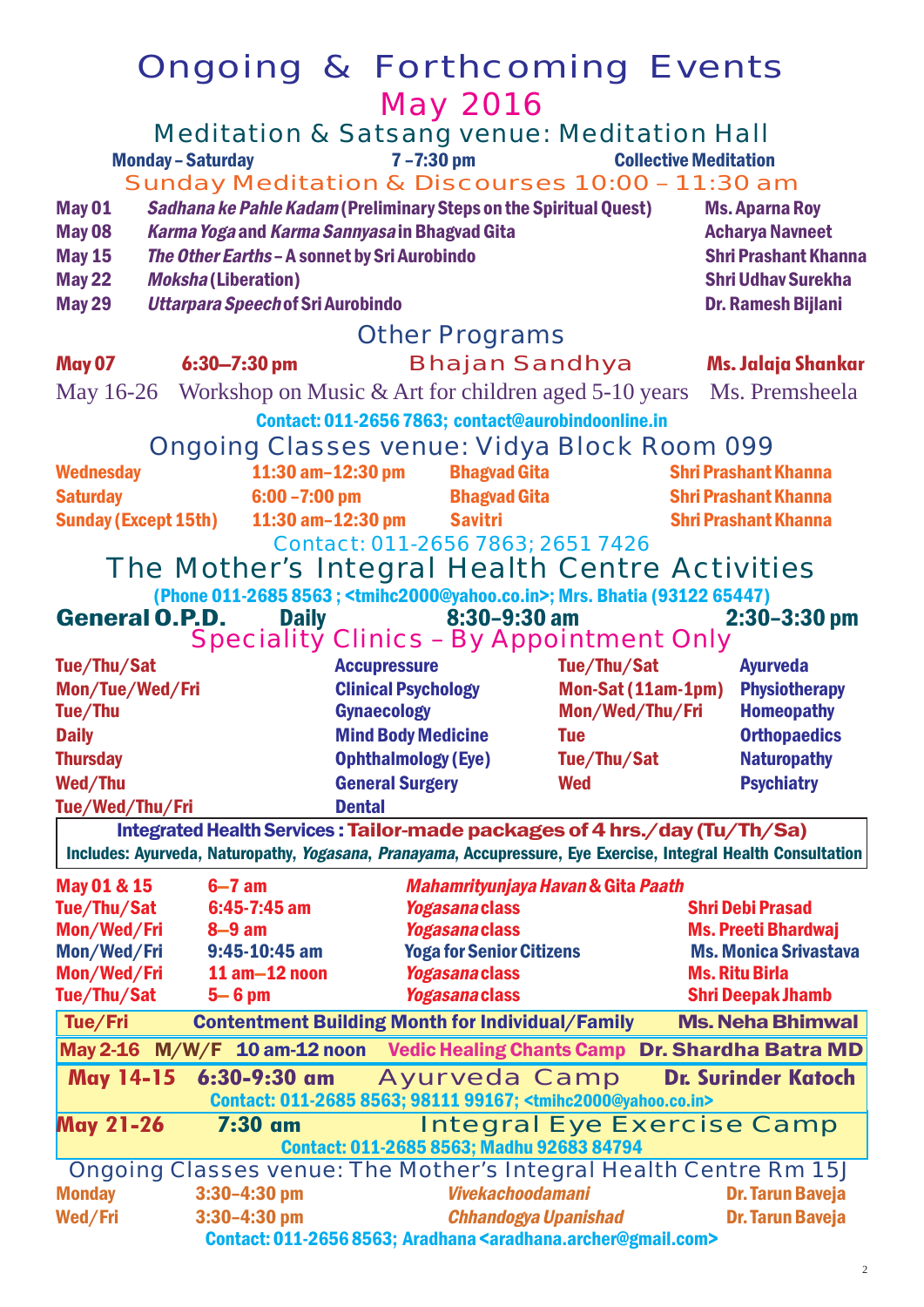# Matri Kala Mandir CLASS SCHEDULE

| Mon/Fri/Sat       | $3:00 - 6:00$ pm | <b>Hindusthani Classical Vocal</b>    |
|-------------------|------------------|---------------------------------------|
| Wed/Sat           | $3:30 - 6:30$ pm | <b>Hindusthani Classical Vocal</b>    |
| Tue/Thu           | $4:00 - 5:00$ pm | <b>Hindusthani Classical Vocal</b>    |
| <b>Mon to Sat</b> | $4:00 - 6:30$ pm | <b>Music for The Soul</b>             |
| Wed/Fri           | $4:00 - 6:00$ pm | <b>Hindusthani Classical Vocal</b>    |
| Wed/Sat           | $3:30-6:30$ pm   | <b>Carnatic Vocal</b>                 |
| Wed/Thu           | $4:00 - 6:30$ pm | <b>Tabla</b>                          |
| Wed/Fri           | $4:00 - 6:30$ pm | <b>Sitar</b>                          |
| Mon/Fri           | $3:30 - 5:30$ pm | <b>Flute</b>                          |
| Mon/Fri           | $3:30 - 5:30$ pm | <b>Violin</b>                         |
| Mon/Wed/Fri       | $3:30 - 6:00$ pm | <b>Hawaian Guitar &amp; Key Board</b> |
| Tue/Thu           | $3:30 - 5:30$ pm | <b>Spanish Guitar</b>                 |
| Mon/Wed           | $4:00 - 6:00$ pm | <b>Bharata Natyam</b>                 |
| Tue/Thu           | $4:00 - 6:30$ pm | <b>Kathak Nritya</b>                  |
| Wed/Sat           | $4:00 - 6:30$ pm | <b>Kathak Nritya</b>                  |
| Mon/Fri           | $3:30 - 5:00$ pm | <b>Odissi Nritya</b>                  |
| Mon/Fri           | $4:00 - 5:30$ pm | <b>Painting</b>                       |
| Tue/Thu           | $4:00 - 6:00$ pm | <b>Painting</b>                       |
| Tue/Thu/Sat       | $5:00 - 6:00$ pm | <b>Table Tennis</b>                   |
| <b>Mon to Sat</b> | $5:00 - 6:00$ pm | <b>Taekwondo</b>                      |
| Tue/Thu/Sat       | $5:00 - 6:15$ pm | <b>Basketball (M.I.S. students)</b>   |

Shri Kshitii Mathur Smt. Vijaya Verma **Smt. Premsheela** Km. Karunamayee **Shri Shiv Prasad Rao** Smt Jalaja Shankar Shri Vijay Shankar Mishra **Shri Neel Ranjan Mukherjee Shri Himanshu Dutt** Dr. Ranjan Srivastav **Shri Neel Ranjan Mukherjee** Shri Jagdish Kumar Smt Rajeswari Natarajan **Smt. Raksha Singh** Km. Anjali Saini Shri Dibakar Khuntia **Smt. Tatini Sengupta Ray Shri Tapan Ch. Bhowmick Shri Gulshan Rai Khera** Shri Arshad Hashish Shri Hridesh Rawal

Contact: 011-3242 5661; 2656 7863; <matrikalamandir67@gmail.com>

## 2016 Camps in the Kumaon Himalayas

### Venue: Madhuban, Ramgarh

| <b>May 04-10</b> | <b>Spiritual Retreat</b>                                | Gujarati/English        | <b>SAS Baroda</b>         |
|------------------|---------------------------------------------------------|-------------------------|---------------------------|
| <b>May 07-09</b> | Amartya Kanya Gurukul, Kurukshetra                      | <b>Teacher Training</b> |                           |
| <b>May 11-13</b> | <b>Teacher's Training Camp (M.I.S.)</b>                 | <b>English</b>          | <b>Dr. Ramesh Bijlani</b> |
| <b>May 18-21</b> | Self-transformation through Integral Psychology English |                         | <b>Dr. Pulkit Sharma</b>  |
| <b>May 21-24</b> | <b>Spiritual Retreat</b>                                |                         | <b>VIMHANS</b>            |
| <b>May 25-31</b> | Spiritual Retreat/Ramkrishna Mission, Delhi             | Eng/Hindi               | <b>Sw. Shantatmananda</b> |

### Venue: Van Niwas, Nainital

| <b>May 04-10</b> | <b>Sri Arvind aur Yog</b>   | Gujrati                                                                 | <b>Dr. Bharatsinh Jhala</b> |  |
|------------------|-----------------------------|-------------------------------------------------------------------------|-----------------------------|--|
| <b>May 11-17</b> | <b>Savitri</b>              | Gujrati                                                                 | <b>Dr. Bharatsinh Jhala</b> |  |
| <b>May 18-24</b> | <b>Sri Arvind aur Kala</b>  | <b>Hindi</b>                                                            | <b>Shri Bharat Gupt</b>     |  |
| <b>May 25-31</b> | <b>Spiritual Retreat</b>    | <b>Oriya</b>                                                            | <b>Shanti</b>               |  |
| <b>May 04-10</b> | <b>Adventure Youth Camp</b> | Sri Aurobindo International School, Hyderabad<br><b>Adventure Group</b> |                             |  |
|                  |                             | <b>Udavi School, Auroville</b>                                          |                             |  |
| <b>May 11-17</b> | <b>Adventure Youth Camp</b> | <b>SAIERC, Rajgangpur, Odisha</b>                                       |                             |  |
|                  |                             | Rani Saheb Kelavi Mandal, Lemdi, Gujarat                                |                             |  |
| <b>May 12-14</b> |                             | <b>Shikshantar School, Gurgaon</b>                                      |                             |  |
| <b>May 18-24</b> | <b>Adventure Youth Camp</b> | The Millenium School, Bhatinda, Punjab                                  |                             |  |
|                  |                             | <b>Sri Aurobindo Centre, Ratlam</b>                                     |                             |  |
|                  |                             | <b>RMX Foundation of New Hope</b>                                       |                             |  |
| <b>May 25-31</b> | <b>Adventure Youth Camp</b> | <b>Odisha Youth</b>                                                     |                             |  |
|                  |                             | Govt. Arts College, Talaja, Gujarat                                     |                             |  |
|                  |                             | <b>Indian Classical Music Camp</b>                                      |                             |  |

#### Contact: 011-2656 7863; 2652 4810; contact@aurobindoonline.in>

29 May Anniversary of Relics Enshrinement at Van Niwas, Nainital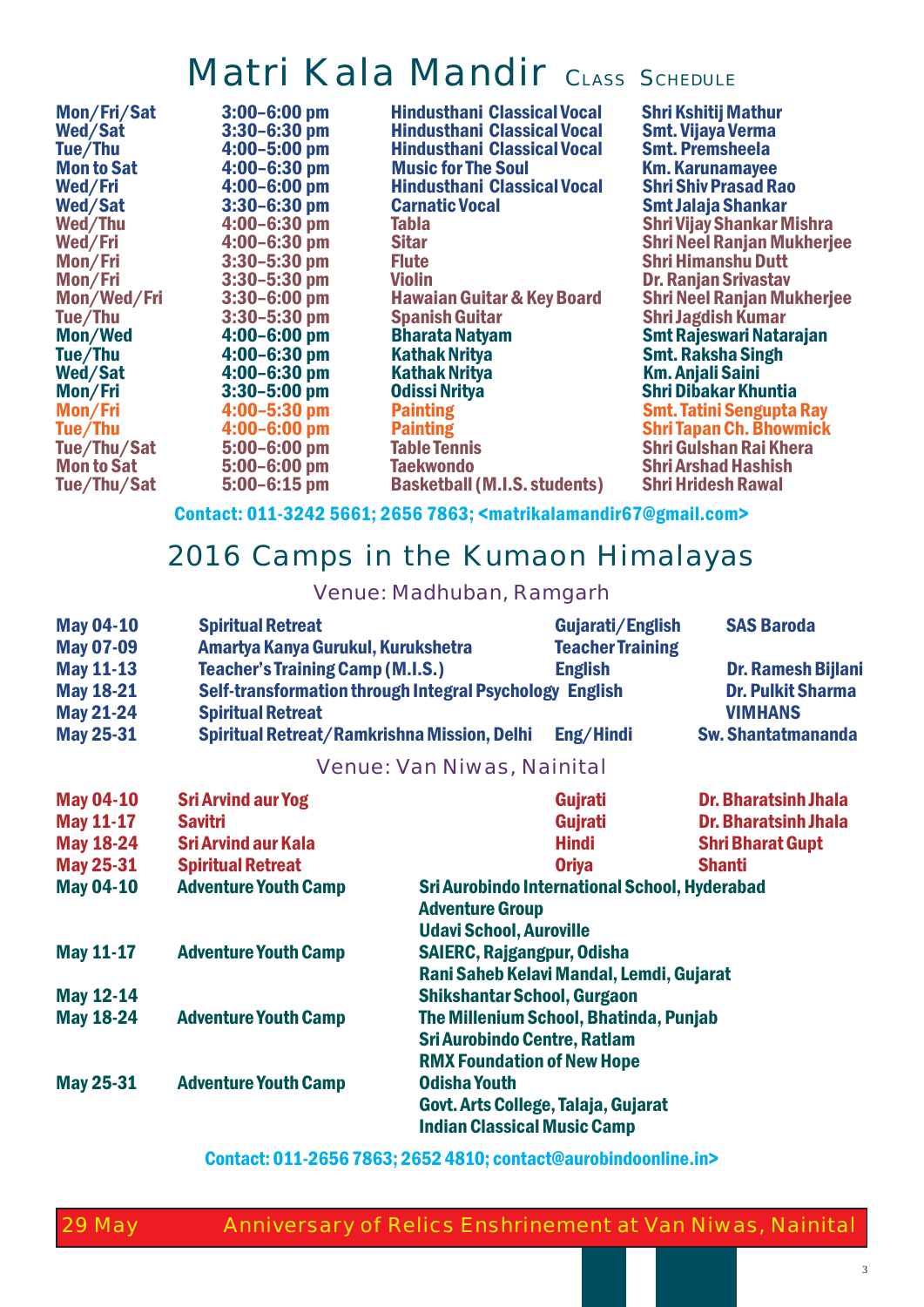# Yoga

According to the scientific theory, the human being began as the animal, developed through the savage and consummated in the modern civilised man. The Indian theory is different. God created the world by developing the many out of the One and the material out of the spiritual. From the beginning, the objects which compose the physical world were arranged by Him in their causes, developed under the law of their being in the subtle or psychical world and then manifested in the gross or material world. From *k*â*rana* to *sukshma*, from *sukhsma* to *sthula*, and back again, that is the formula. Once manifested in matter the world proceeds by laws which do not change, from age to age, by a regular succession, until it is all withdrawn back again into the source from which it came... Whether we take the modern scientific or the ancient Hindu standpoint the progress of humanity is a fact. The wheel of Brahma rotates for ever but it does not turn in the same place; its rotations carry it forward.

The animal is distinguished from man by its enslavement to the body and the vital impulses. *Asan*â*y*â *mrtyuh*, Hunger who is Death, evolved the material world from of old, and it is the physical hunger and desire and the vital sensations and primary emotions connected with the *pr*â*na* that seek to feed upon the world in the beast and in the savage man who approximates to the condition of the beast. Out of this animal state, according to European Science, man rises working out the tiger and the ape by intellectual and moral development in the social condition. If the beast has to be worked out, it is obvious that the body and the *pr*â*na* must be conquered, and as that conquest is more or less complete, the man is more or less evolved. The progress of mankind has been placed by many predominatingly in the development of the human intellect, and intellectual development is no doubt essential to self-conquest. The animal and the savage are bound by the body because the ideas of the animal or the ideas of the savage are mostly limited to those sensations and associations which are connected with the body. The development of intellect enables a man to find the deeper self within and partially replace what our philosophy calls the *deh*â*tmaka-buddhi*, the sum of ideas and sensations which make us think of the body as ourself, by another set of ideas which reach beyond the body, and, existing for their own delight and substituting intellectual and moral satisfaction as the chief objects of life, master, if they cannot entirely silence, the clamour of the lower sensual desires.

The development of the emotions is therefore the first condition of a sound human evolution. Unless the feelings tend away from the body and the love of others takes increasingly the place of the brute love of self, there can be no progress upward. The organisation of human society tends to develop the altruistic element in man which makes for life and battles with and conquers *Asan*â*y*â *mrtyuh*. It is therefore not the struggle for life, or at least not the struggle for our own life, but the struggle for the life of others which is the most important term in evolution,—for our children, for our family, for our class, for our community, for our race and nation, for humanity. An ever-enlarging self takes the place of the old narrow self which is confined to our individual mind and body, and it is this moral growth which society helps and organises.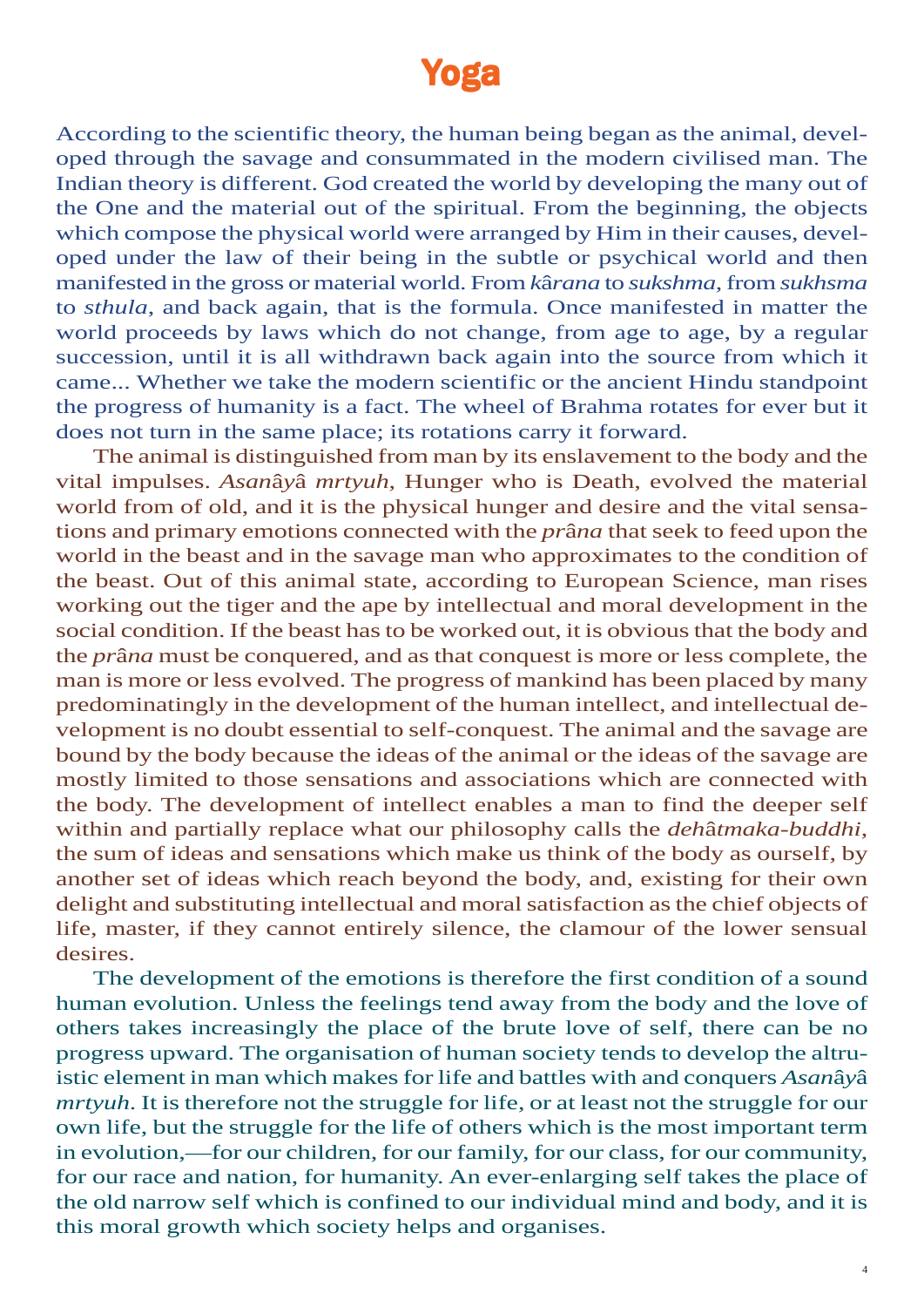So far there is little essential difference between our own ideas of human progress and those of the West except in this vital point that the West believes this evolution to be a development of matter and the satisfaction of the reason, the reflective and observing intellect, to be the highest term of our progress. Here it is that our religion parts company with Science. It declares the evolution to be a conquest of matter by the recovery of the deeper emotional and intellectual self which was involved in the body and overclouded by the desires of the *pr*â*na*. In the language of the Upanishads the *manahkosha* and the *buddhikosha* are more than the *pr*â*nakosha* and *annakosha* and it is to them that man rises in his evolution. Religion farther seeks a higher term for our evolution than the purified emotions or the clarified activity of the observing and reflecting intellect. The highest term of evolution is the spirit in which knowledge, love and action, the threefold *dharma* of humanity, find their fulfilment and end. This is the â*tman* in the â*nandakosha*, and it is by communion and identity of this individual self with the universal self which is God that man will become entirely pure, entirely strong, entirely wise and entirely blissful, and the evolution will be fulfilled. The conquest of the body and the vital self by the purification of the emotions and the clarification of the intellect was the principal work of the past. The purification has been done by morality and religion, the clarification by science and philosophy, art, literature and social and political life being the chief media in which these uplifting forces have worked. The conquest of the emotions and the intellect by the spirit is the work of the future.

In the Katha Upanishad there occurs one of those powerful and pregnant phrases, containing a world of meaning in a point of verbal space, with which the Upanishads are thickly sown. *Yogo hi prabhavapyayau*. For Yoga is the beginning & ending of things. In the Puranas the meaning of the phrase is underlined & developed. By Yoga God made the world, by Yoga He will draw it into Himself in the end. But not only the original creation & final dissolution of the universe, all great changes of things, creations, evolutions, destructions are effected by the essential process of Yoga, tapasya. In this ancient view Yoga presents itself as the effective, perhaps the essential & real executive movement of Nature herself in all her processes. If this is so in the general workings of Nature, if that is to say, a divine Knowledge and a divine Will in things by putting itself into relation with objects is the true cause of all force & effectuality, the same rule should hold good in human activities.

Yoga is a means by which one arrives at union with the Truth behind things through an inner discipline which leads us from the consciousness of the outward and apparent to the consciousness of the inner and real. Yoga consciousness does not exclude the knowledge of the outer apparent world but it sees it with the eyes of an inner, not an outer seeing and experience, alters and sets right all its values in the light of an inner deeper greater truer consciousness and applies to it the Law of the reality, exchanging the law of the creature's Ignorance for the rule of a divine Will and Knowledge.

All false self merges into the true Self. Man acquires likeness, union or identification with God. This is *mukti*, the state in which humanity thoroughly realises the freedom and immortality which are its eternal goal.

– *Sri Aurobindo*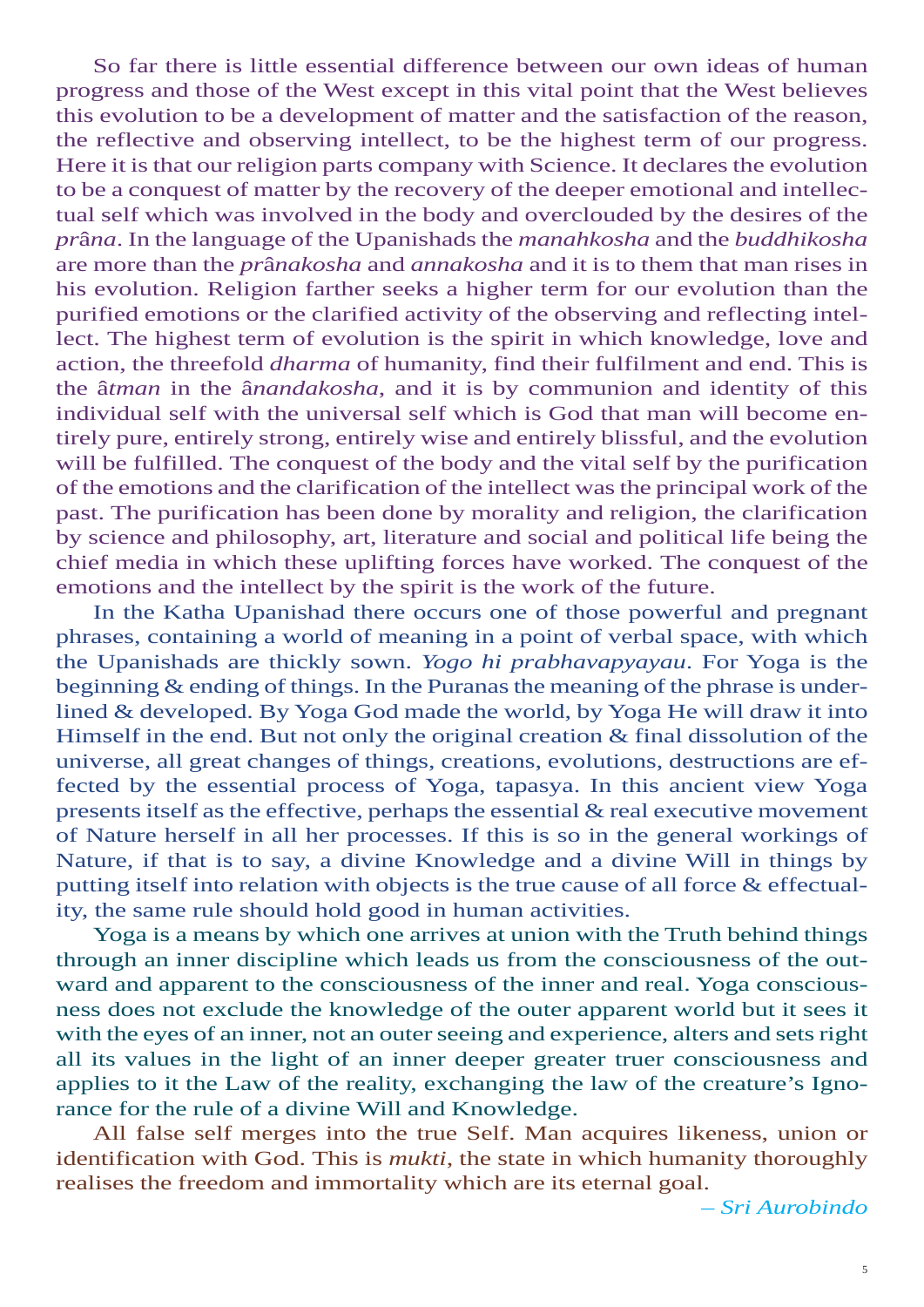## Activities during March 16, 2016 – April 15, 2016

**INTEGRAL EYE EXERCISE CAMP** : The 105th Integral Eye Exercise Camp was conducted at The Mother's Integral Health Centre from March 12-17, 2016. All participants benefited by the routines practiced during the course as the following comments clearly illustrate: "My problems needed these exercises because of the computer work and strain. After 3 days I can see that the vision improves with practice." (R.G..); "My daughter (Female 8 yrs.) was reading [the Snellen Chart] from 3 feet on day 1. Last day she read from 5 feet & sometimes 6 feet also." (S.S.K.); "This program is very beneficial. From the first day to today, the last day, difference seems to be as of day and night. With both eyes, can easily read the last line. If this course were of 15 days, it will be even more beneficial." (P.K., Male 45); "Very useful program. Great effort by the volunteers in helping us. There is a visible difference in improvement of vision. We will try to give regular practice to children as well and surely come with the numbers after testing eye. I thank God first of all for having got information about such great service and also having given opportunity to take the same." (P., Female 36)

**YOUTH CAMP AT NAINITAL** : Eighty Class VII students of The Mother's Interna-

tional School accompanied by five teacher/escorts



took part in a youth camp at Van Niwas, Nainital from March 20-26. The activities in the camp ranged from daily keep-fit in the morning to scrambling,

day and night trekking, bouldering, rock climbing, rappelling and river-crossing. Especially noteworthy was the trek to Naina Peak (elevation: 8,622 feet) with a breathtaking view of the snow-clad mountain peaks scores and hundreds of kilometers away. The students enjoyed all activities and were



happy to be able to come out of their comfort zones. On 24<sup>th</sup> March Holi was celebrated with *gulaal* (color powders) and *gujiya* (typical Indian sweet for the festival of Holi). Their energy level was infectious and they motivated each other to raise their benchmarks and



participate in different activities throughout the trip. They eagerly participated in *Shramdaan* post breakfast every day. It was an enjoyable trip for students and teachers alike.

**CAMP FOR M.I.S. STUDENTS AT DELHI ASHRAM** : A camp was conducted for 25 class IX M.I.S. students at the close of their academic year 2015-2016 from March 27-29 in the Ashram ambience. The group was led by their teacher Shri Yogesh Sharma. Activities included talks by Dr. Ramesh Bijlani on spiritual topics and health. Dr. Deeksha Tyagi (Gynaecologist) imparted guidance to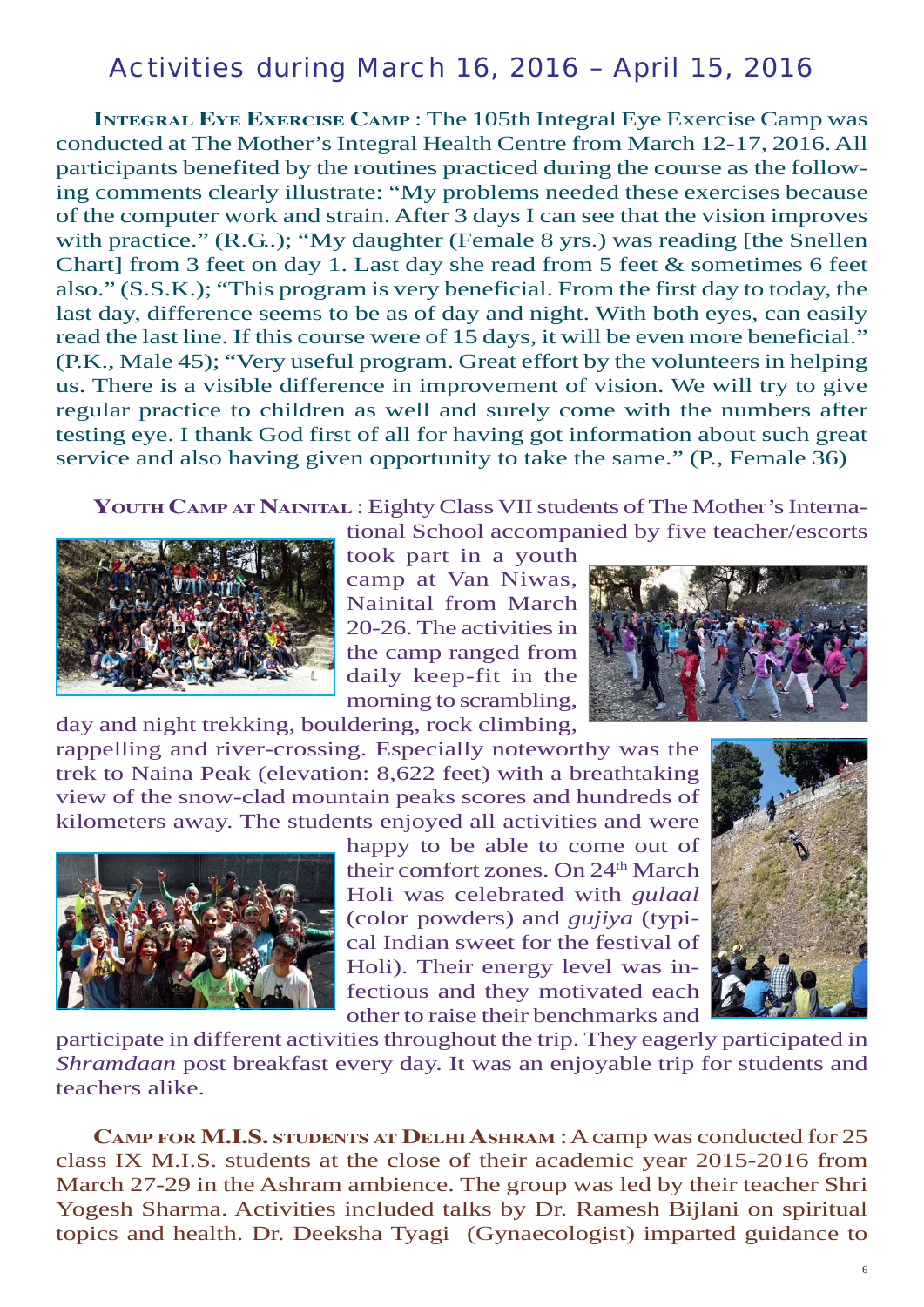female students on various gender issues. Sessions on physical fitness through dance were conducted by Shri Ashwin Yadav (Dance Teacher – MIS). No out-

side foods, snacks or soft drinks were consumed by students during the entire period of the camp. One of the main objectives of the camp was to build and cement inter-personal relationships through discussions and work-together play-together sessions. Daily *shramdan* (selfless work offering) and meditation were also an integral part of the camp. At the end, students expressed their consequential appreciation for this opportunity to grasp



much useful information and to develop value-based traits and relationships in their psyche.

**MOTHER S FIRST MEETING WITH SRI AUROBINDO** : The Mother's first arrival 102 years ago in Pondicherry was commemorated on March 29. In the forenoon, Karuna didi chanted in the Meditation Hall for the divine Presence.

In the evening, lamps of aspiration were kindled around the Shrine by Ashram





the Mother on 29 March 1914 was culmination of the design that was being worked out by the Divine since a long time.

Surface life of these two spiritual collaborators was only a preparation for this event. Sri Aurobindo and the Mother seemingly had occult knowledge of this plan far in advance. When the time came, things moved rapidly, and with clockwork precision. Sri Aurobindo reached Pondicherry in 1910, Paul Richard visited him the in the same year; he was told to come with the Mother only after four years. When Mother first met Sri Aurobindo, there was instant mutual recogni-

tion, although no words were exchanged. The Mother stayed during that visit for less than a year, but even this short stay triggered the momentous publication of the *Arya*, a monthly journal in which most of Sri Aurobindo's writings (later collected in book form) were serialized.

After the talk, Ms. Jyotika Dayal Paust made an offering of devotional songs followed by distribution of *Prasad* to all present.

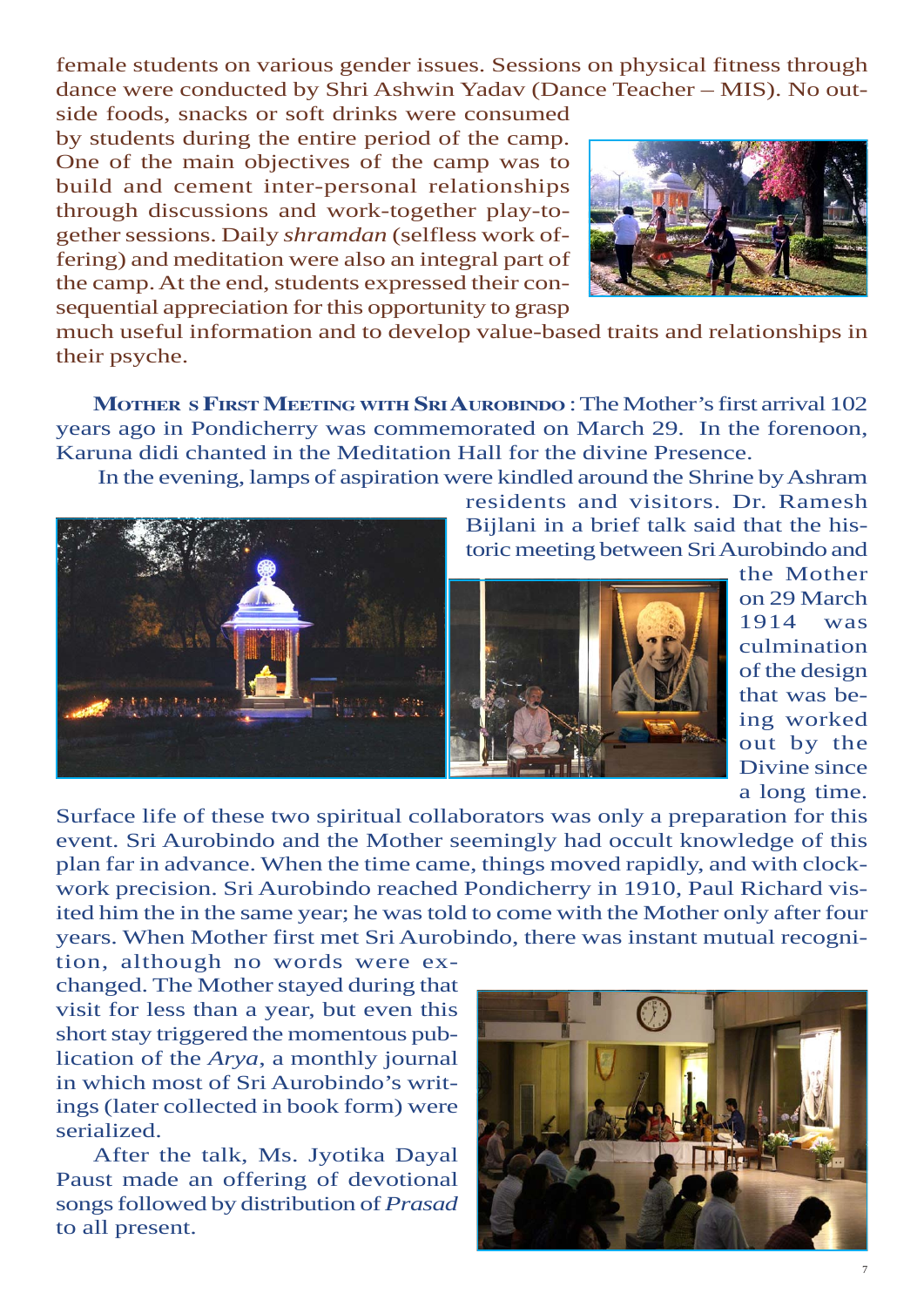*BHAJAN SANDHYA* : Sushree Vijaya Verma, teacher of Hindustani Classical Vocal music at Matri Kala Mandir, and her students presented a bevy of devotional songs in the monthly *bhajan sandhya* on 2 April to collective acclaim.

**SRI AUROBINDO <sup>S</sup> RETURN FROM ENGLAND** : Sri Aurobindo's arrival in Pondicherry on 4 April 1910 was commemorated by invocation for divine Presence by Karuna Didi in the forenoon. In the evening, in an open air function in the Tapasya courtyard (Tapasya building was inaugurated on 4 April also), Tara Didi recited Sri Aurobindo's poem, *Parabrahman*. The recitation was followed by a sooth-





ing flute recital by Shri Himanshu Dutt ably assisted by his disciple Shri Akshay Pant on flute and by Shri Fateh Singh on *tabla*.

AYURVEDA CAMP : An Ayurveda camp was conducted under the auspices of The Mother's Integral Health Centre in the Ashram on April 9-10, 2016. Chanting of the Lord's name while walking around the campus (*prabhat pheri*) started



the camp activities on both days. Subsequently a 45 minutes session on Yoga elaborated on the true meaning and power of yoga. In a one hour interactive session, Dr. Surinder Katoch, Ayurveda physician & yoga expert, gave details of basic Ayurvedic wisdom in simple terms so that the insight could be

used for physical, mental, social and spiritual well-being. On the second day, *prabhat pheri* was followed by *havan* (sacrificial offering) with recitation of *Maha*



*Mritunjaya mantra* and slokas from the Bhagvad Gita. Second day's interactive session's focus was on management of lifestyle diseases, such as diabetes and hypertension. Behavioral traits especially discussed included *aaha*r (food), *vihaar* (daily schedule), *aachaar* (conduct) and *vichaar* (thought patterns). Both days, traditional Indian games also formed part of the camp. Online course information on "Ayurvedic & Yogic Style Of Living" conducted by Dr. Katoch can be accessed at http://clsl.in/tD.

Note: Pictures can be viewed up to 200% size for finer detail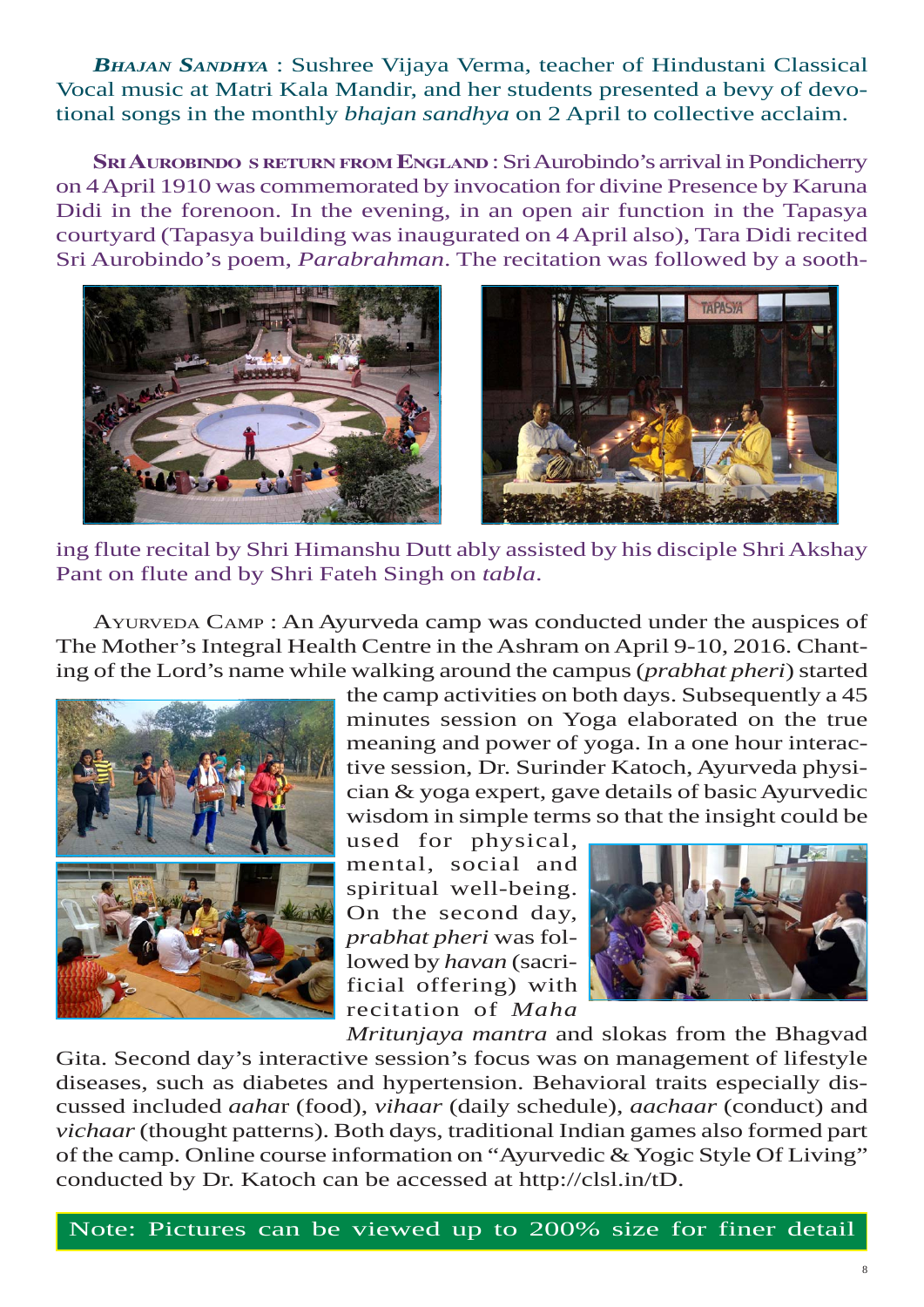## THE IDEAL OF HUMAN UNITY

CHAPTER XXIX THE IDEA OF A LEAGUE OF NATIONS

The only means that readily suggests itself by which a necessary group-freedom can be preserved and yet the unification of the human race achieved, is to strive not towards a closely organised World-State, but towards a free, elastic and progressive world-union. If this is to be done, we shall have to discourage the almost inevitable tendency which must lead any unification by political, economic and administrative means, in a word, by the force of machinery, to follow the analogy of the evolution of the nation-State. And we shall have to encourage and revive that force of idealistic nationalism which, before the war, seemed on the point of being crushed on the one side under the weight of the increasing world-empires of England, Russia, Germany and France, on the other by the progress of the opposite ideal of internationalism with its large and devastating contempt for the narrow ideas of country and nation and its denunciation of the evils of nationalistic patriotism. But at the same time we shall have to find a cure for the as yet incurable separative sentiments natural to the very idea to which we shall have to give a renewed strength. How is all this to be done?

On our side in the attempt we have the natural principle of compensating reactions. The law of action and reaction, valid even in physical Science, is in human action, which must always depend largely on psychological forces, a more constant and pervading truth. That in life to every pressure of active forces there is a tendency of reaction of opposite or variative forces which may not immediately operate but must eventually come into the field or which may not act with an equal and entirely compensating force, but must act with some force of compensation, may be taken as well established. It is both a philosophical necessity and a constant fact of experience. For Nature works by a balancing system of the interplay of opposite forces. When she has insisted for some time on the dominant force of one tendency as against all others, she seeks to correct its exaggerations by reviving, if dead, or newly awakening, if only in slumber, or bringing into the field in a new and modified form the tendency that is exactly opposite. After long insistence on centralisation, she tries to modify it by at least a subordinated decentralisation. After insisting on more and more uniformity, she calls again into play the spirit of multiform variation. The result need not be an equipollence of the two tendencies, it may be any kind of compromise. Or, instead of a compromise it may be in act a fusion and in result a new creation which shall be a compound of both principles. We may expect her to apply the same method to the tendencies of unification and groupvariation in dealing with the great mass unit of humanity. At present, the nation is the fulcrum which the latter tendency has been using for its workings as against the imperialistic tendency of unifying assimilation. Now the course of Nature's working in humanity may destroy the nation-unit, as she destroyed the tribe and clan, and develop a quite new principle of grouping; but also she may preserve it and give it sufficient power of vitality and duration to balance usefully the trend towards too heavy a force of unification. It is this latter contingency that we have to consider.

The two forces in action before the war were imperialism—of various colours, the more rigid imperialism of Germany, the more liberal imperialism of En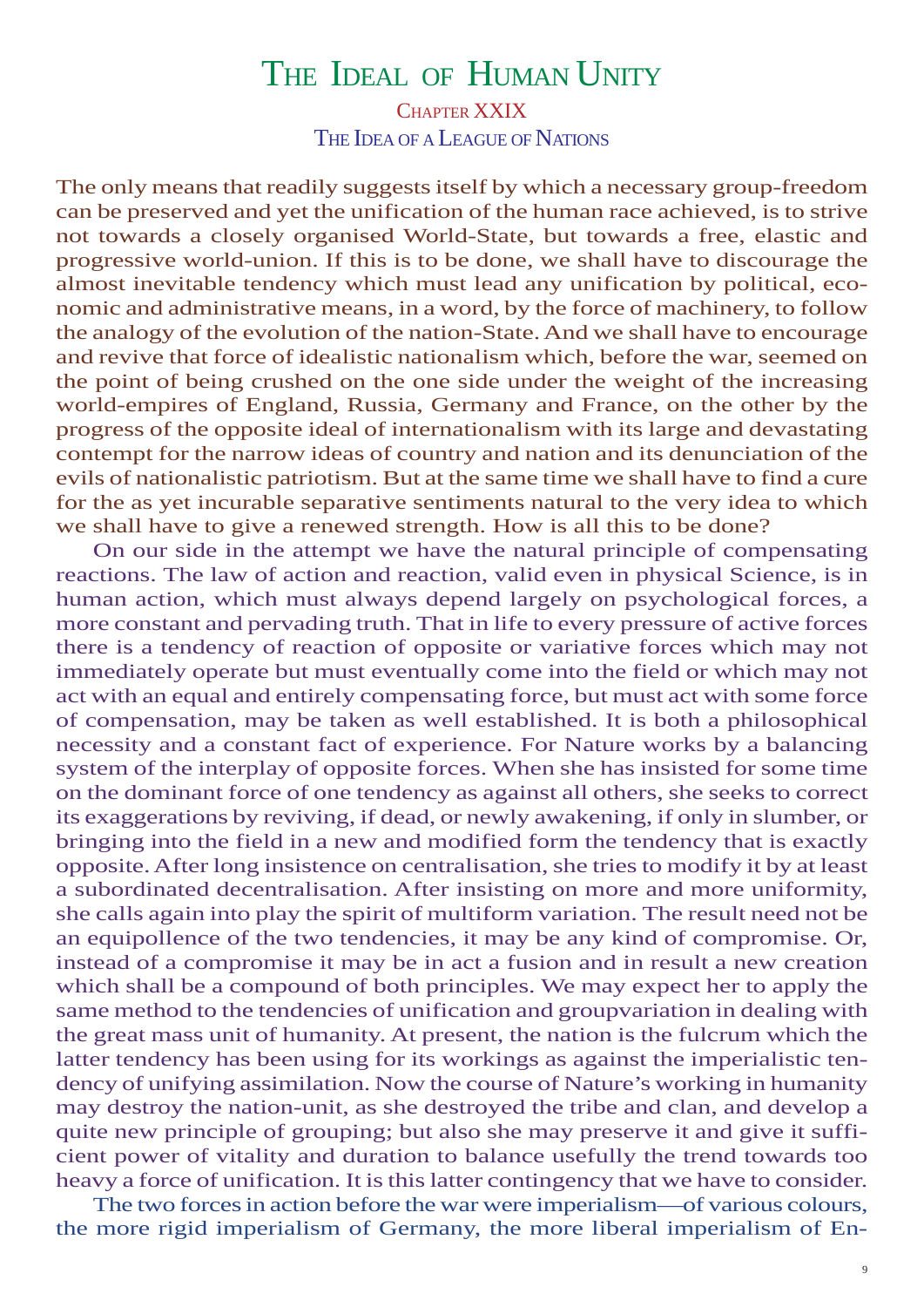gland,—and nationalism. They were the two sides of one phenomenon, the aggressive or expansive and the defensive aspects of national egoism. But in the trend of imperialism this egoism had some eventual chance of dissolving itself by excessive self-enlargement, as the aggressive tribe disappeared, for example, the Persian tribe, first into the empire and then into the nationality of the Persian people, or as the city state also disappeared, first into the Roman Empire and then both tribe and city state without hope of revival into the nations which arose by fusion out of the irruption of the German tribes into the declining Latin unity. In the same or a similar way aggressive national imperialism by overspreading the world might end in destroying altogether the nation-unit as the city state and tribe were destroyed by the aggressive expansion of a few dominant city states and tribes. The force of defensive nationalism has reacted against this tendency, restricted it and constantly thwarted its evolutionary aim. But before the war, the separative force of nationalism seemed doomed to impotence and final suppression in face of the tremendous power with which science, organisation and efficiency had armed the governing States of the large imperial aggregates.

All the facts were pointing in one direction. Korea had disappeared into the nascent Japanese empire on the mainland of Asia. Persian nationalism had succumbed and lay suppressed under a system of spheres of influence which were really a veiled protectorate,—and all experience shows that the beginning of a protectorate is also the beginning of the end of the protected nation; it is a euphemistic name for the first process of chewing previous to deglutition. Tibet and Siam were so weak and visibly declining that their continued immunity could not be hoped for. China had only escaped by the jealousies of the world-Powers and by its size which made it an awkward morsel to swallow, let alone to digest. The partition of all Asia between four or five or at the most six great empires seemed a foregone conclusion which nothing but an unexampled international convulsion could prevent. The European conquest of Northern Africa had practically been completed by the disappearance of Morocco, the confirmed English protectorate over Egypt and the Italian hold on Tripoli. Somaliland was in a preliminary process of slow deglutition; Abyssinia, saved once by Menelik but now torn by internal discord, was the object of a revived dream of Italian colonial empire. The Boer republics had gone under before the advancing tide of imperialistic aggression. All the rest of Africa practically was the private property of three great Powers and two small ones. In Europe, no doubt, there were still a few small independent nations, Balkan and Teutonic, and also two quite unimportant neutralised countries. But the Balkans were a constant theatre of uncertainty and disturbance and the rival national egoisms could only have ended, in case of the ejection of Turkey from Europe, either by the formation of a young, hungry and ambitious Slav empire under the dominance of Serbia or Bulgaria or by their disappearance into the shadow of Austria and Russia. The Teutonic States were coveted by expanding Germany and, had that Power been guided by the prudently daring diplomacy of a new Bismarck,—a not unlikely contingency, could William II have gone to the grave before letting loose the hounds of war,—their absorption might well have been compassed. There remained America where imperialism had not yet arisen, but it was already emerging in the form of Rooseveltian Republicanism, and the interference in Mexico, hesitating as it was, yet pointed to the inevitability of a protectorate and a final absorption of the disorderly Central American republics; the union of South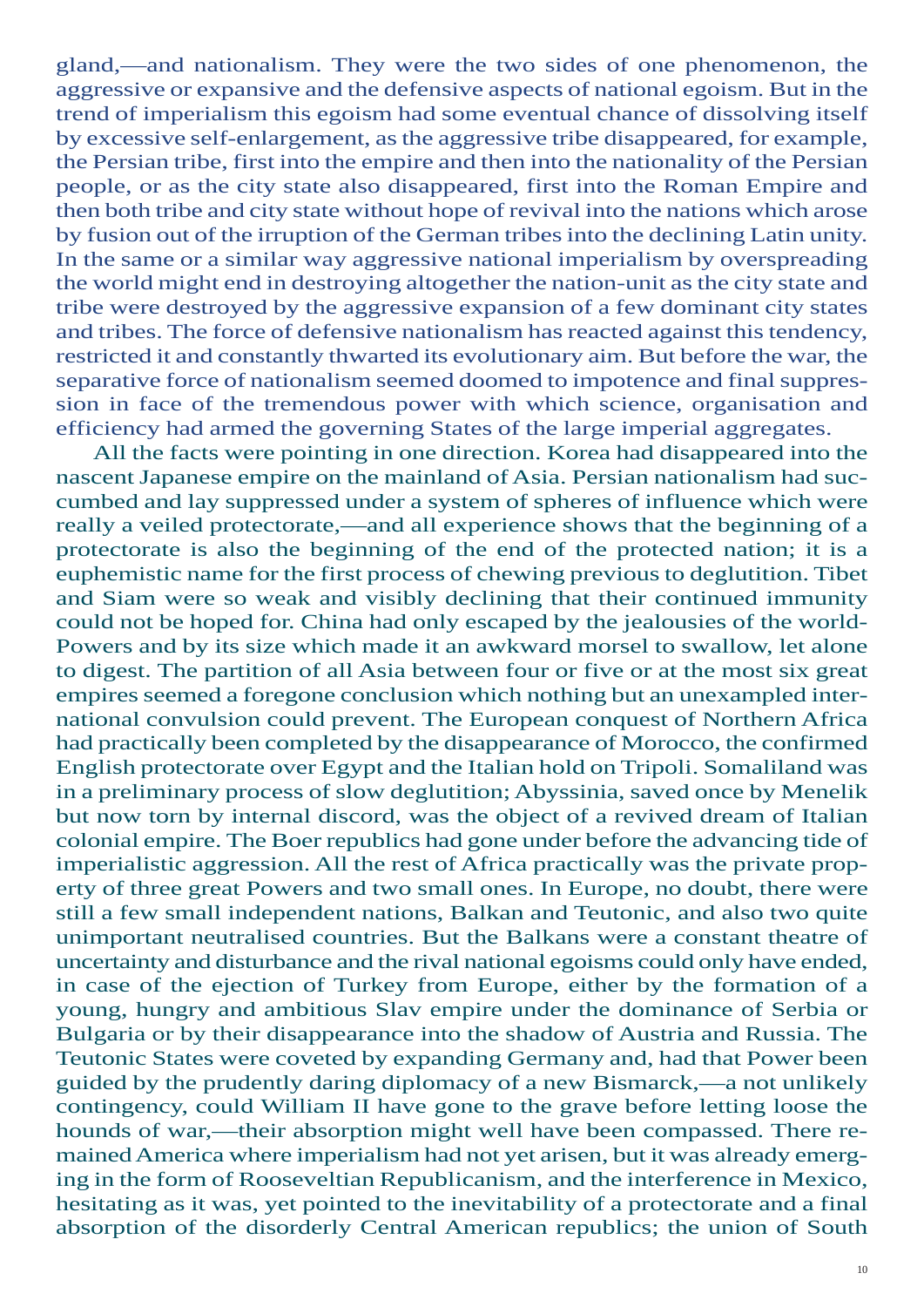America would then have become a defensive necessity. It was only the stupendous cataclysm of the world war which interfered with the progressive march towards the division of the world into less than a dozen great empires.

The war revivedwith a startling force the idea of free nationality, throwing it up in three forms, each with a stamp of its own. First, in opposition to the imperialistic ambitions of Germany in Europe the allied nations, although themselves empires, were obliged to appeal to a qualified ideal of free nationality and pose as its champions and protectors. America, more politically idealistic than Europe, entered the war with a cry for a league of free nations. Finally, the original idealism of the Russian revolution cast into this new creative chaos an entirely new element by the distinct, positive, uncompromising recognition, free from all reserves of diplomacy and self-interest, of the right of every aggregate of men naturally marked off from other aggregates to decide its own political status and destiny. These three positions were in fact distinct from each other, but each has in effect some relation to the actually possible future of humanity. The first based itself upon the present conditions and aimed at a certain practical rearrangement. The second tried to hasten into immediate practicability a not entirely remote possibility of the future. The third aimed at bringing into precipitation by the alchemy of revolution—for what we inappropriately call revolution, is only a rapidly concentrated movement of evolution—a yet remote end which in the ordinary course of events could only be realised, if at all, in the far distant future. All of them have to be considered; for a prospect which only takes into view existing realised forces or apparently realisable possibilities is foredoomed to error. Moreover, the Russian idea by its attempt at self-effectuation, however immediately ineffective, rendered itself an actual force which must be counted among those that may influence the future of the race. A great idea already striving to enforce itself in the field of practice is a power which cannot be left out of count, nor valued only according to its apparent chances of immediate effectuation at the present hour.

The position taken by England, France and Italy, the Western European section of the Allies, contemplated a political rearrangement of the world, but not any radical change of its existing order. It is true that it announced the principle of free nationalities; but in international politics which is still a play of natural forces and interests and in which ideals are only a comparatively recent development of the human mind, principles can only prevail where and so far as they are consonant with interests, or where and so far as, being hostile to interests, they are yet assisted by natural forces strong enough to overbear these interests which oppose them. The pure application of ideals to politics is as yet a revolutionary method of action which can only be hoped for in exceptional crises; the day when it becomes a rule of life, human nature and life itself will have become a new phenomenon, something almost superterrestrial and divine. That day is not yet. The Allied Powers in Europe were themselves nations with an imperial past and an imperial future; they could not, even if they wished, get away by the force of a mere word, a mere idea from that past and that future. Their first interest, and therefore the first duty of their statesmen, must be to preserve each its own empire, and even, where it can in their view be legitimately done, to increase it. The principle of free nationality could only be applied by them in its purity where their own imperial interests were not affected, as against Turkey and the Central Powers, because there the principle was con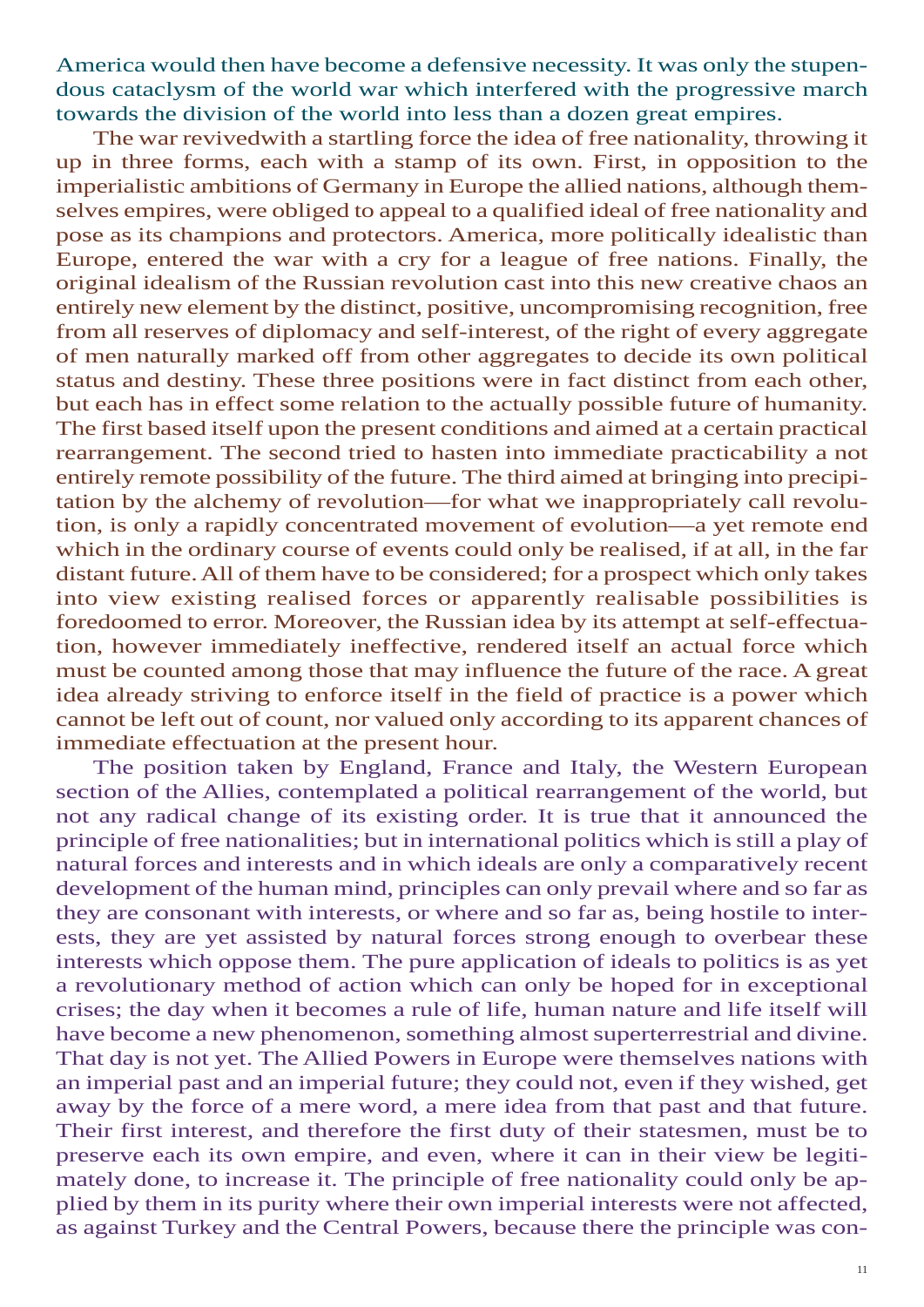sonant with their own interests and could be supported as against German, Austrian or Turkish interests by the natural force of a successful war which was or could be made to appear morally justified in its results because it was invited by the Powers which had to suffer. It could not be applied in its purity where their own imperial interests were affected, because there it was opposed to existing forces and there was no sufficient countervailing force by which that opposition could be counteracted.Here, therefore, it must be acted upon in a qualified sense, as a force moderating that of pure imperialism. So applied, it would amount in fact at most to the concession of internal self-government or Home Rule in such proportion, at such a time or by such stages as might be possible, practicable and expedient for the interests of the empire and of the subject nation so far as they could be accommodated with one another. It must be understood, in other words, as the common sense of the ordinary man would understand it; it could not be and has nowhere been understood in the sense which would be attached to it by the pure idealist of the Russian type who was careless of all but the naked purity of his principle.

What then would be the practical consequences of this qualified principle of free nationality as it would have been possible to apply it after a complete victory of the Allied Powers, its representatives? In America it would have no field of immediate application. In Africa there are not only no free nations, but with the exception of Egypt and Abyssinia no nations, properly speaking; for Africa is the one part of the world where the old tribal conditions have still survived and only tribal peoples exist, not nations in the political sense of the word. Here then a complete victory of the Allies meant the partition of the continent between three colonial empires, Italy, France and England, with the continuance of the Belgian, Spanish and Portuguese enclaves and the precarious continuance for a time of the Abyssinian kingdom. In Asia it meant the appearance of three or four new nationalities out of the ruins of the Turkish empire; but these by their immaturity would all be foredoomed to remain, for a time at least, under the influence or the protection of one or other of the great Powers. In Europe it implied the diminution of Germany by the loss of Alsace and Poland, the disintegration of the Austrian empire, the reversion of the Adriatic coast to Serbia and Italy, the liberation of the Czech and Polish nations, some rearrangement in the Balkan Peninsula and the adjacent countries. All this, it is clear, meant a great change in the map of the world, but no radical transformation. The existing tendency of nationalism would gain some extension by the creation of a number of new independent nations; the existing tendency of imperial aggregation would gain a far greater extension by the expansion of the actual territory, world-wide influence and international responsibilities of the successful empires.

Still, certain very important results could not but be gained which must make in the end for a free world-union. The most important of these, the result of the Russian Revolution born out of the war and its battle-cry of free nationality but contingent on the success and maintenance of the revolutionary principle, is the disappearance of Russia as an aggressive empire and its transformation from an imperialistic aggregate into a congeries or a federation of free republics.<sup>1</sup> The second is the destruction of the German type of imperialism and the salvation of

 $<sup>1</sup>$  Not so free in practice under Bolshevik rule as in principle; but still the principle is there and capable of</sup> development in a freer future.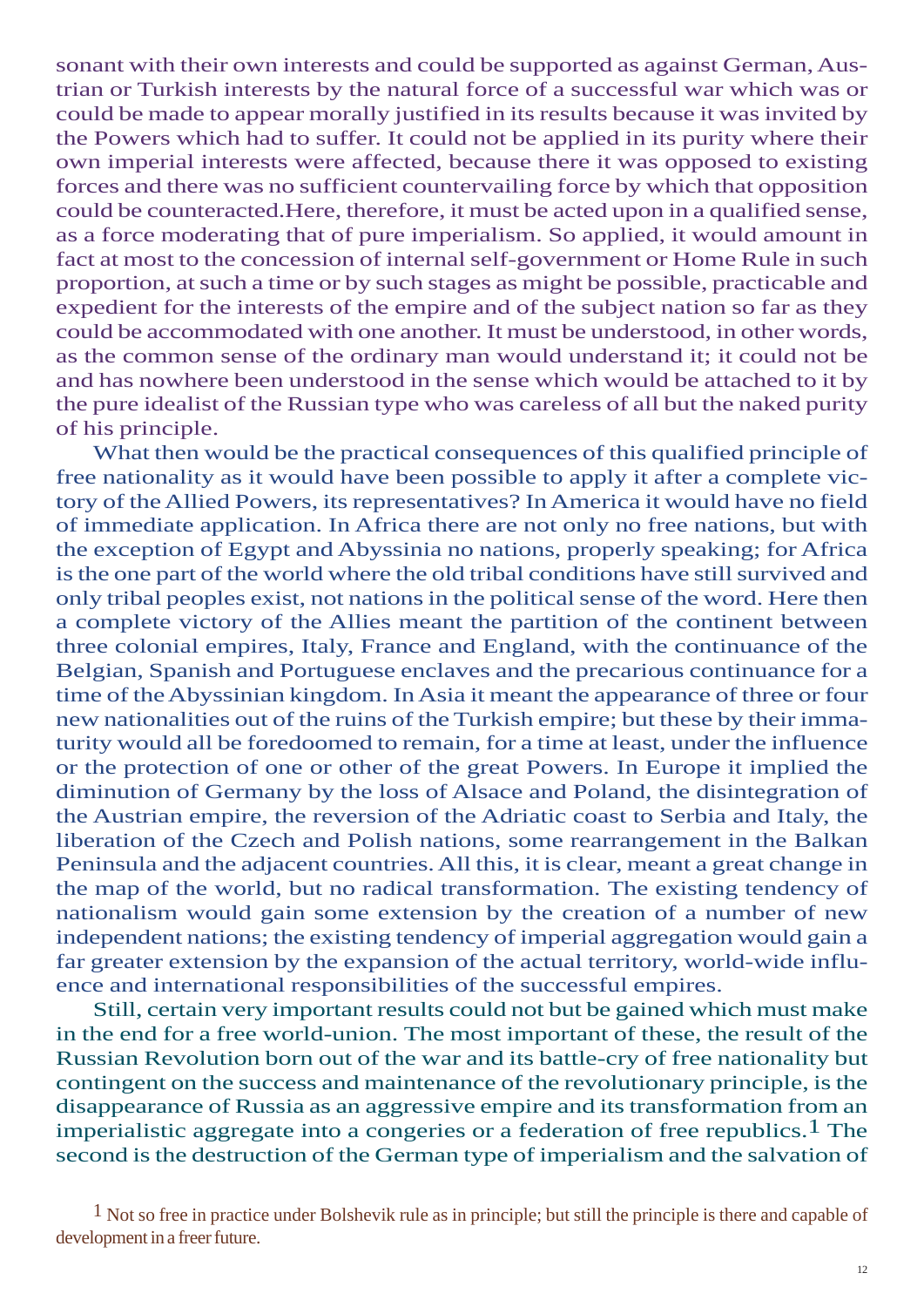a number of independent nationalities which lay under its menace.2 The third is the multiplication of distinct nationalities with a claim to the recognition of their separate existence and legitimate voice in the affairs of the world, which makes for the strengthening of the idea of a free world-union as the ultimate solution of international problems. The fourth is the definite recognition by the British nation of the qualified principle of free nationality in the inevitable reorganisation of the Empire.

This development took two forms, the recognition of the principle of Home Rule<sup>3</sup> in Ireland and India and the recognition of the claim of each constituent nation to a voice, which in the event of Home Rule must mean a free and equal voice, in the councils of the Empire. Taken together, these things would mean the ultimate conversion from an empire constituted on the old principle of nationalistic imperialism which was represented by the supreme government of one predominant nation, England, into a free and equal commonwealth of nations managing their common affairs through a supple coordination by mutual goodwill and agreement. In other words, such a development could mean in the end the application within certain limits of precisely that principle which would underlie the constitution, on the larger scale, of a free world-union. Much work would have to be done, several extensions made, many counterforces overcome before such a commonwealth could become a realised fact, but that it should have taken shape in the principle and in the germ, constitutes a notable event in world-history. Two questions remained for the future. What would be the effect of this experiment on the other empires which adhere to the old principle of a dominant centralisation? Probably it would have this effect, if it succeeded, that as they are faced by the growth of strong nationalistic movements, they may be led to adopt the same or a similar solution, just as they adopted from England with modifications her successful system of Parliamentary government in the affairs of the nation. Secondly, what of the relations between these empires and the many independent non-imperial nations or republics which would exist under the new arrangement of the world? How are they to be preserved from fresh attempts to extend the imperial idea, or how is their existence to be correlated in the international comity with the huge and overshadowing power of the empires? It is here that the American idea of the League of free nations intervened and found a justification in principle.

Unfortunately, it was always difficult to know what exactly this idea would mean in practice. The utterances of its original spokesman, President Wilson, were marked by a magnificent nebulous idealism full of inspiring ideas and phrases, but not attended by a clear and specific application. For the idea behind

<sup>2</sup> Unfortunately this result seems destined to disappear by the formidable survival of a military Germany under the Fuhrer.

3 Now called Dominion Status. Unfortunately, this recognition could not be put into force except after a violent struggle in Ireland and was marred by the partition of the country. After a vehement passive resistance in India it came to be recognised there but in a truncated form shifting the full concession to a far future. In Egypt also it was only after a struggle that freedom was given but subject to a controlling British alliance. Still the nationalistic principle worked in the creation of a free Iraq, the creation of Arab kingdom and Syrian republic, the withdrawal of imperialistic influence from Persia and, above all, in the institution of Dominion Status substituting an internally free and equal position in a commonwealth of peoples for a dominating Empire. Yet these results, however imperfect, prepared the greater fulfilments which we now see accomplished as part of a new world of free peoples.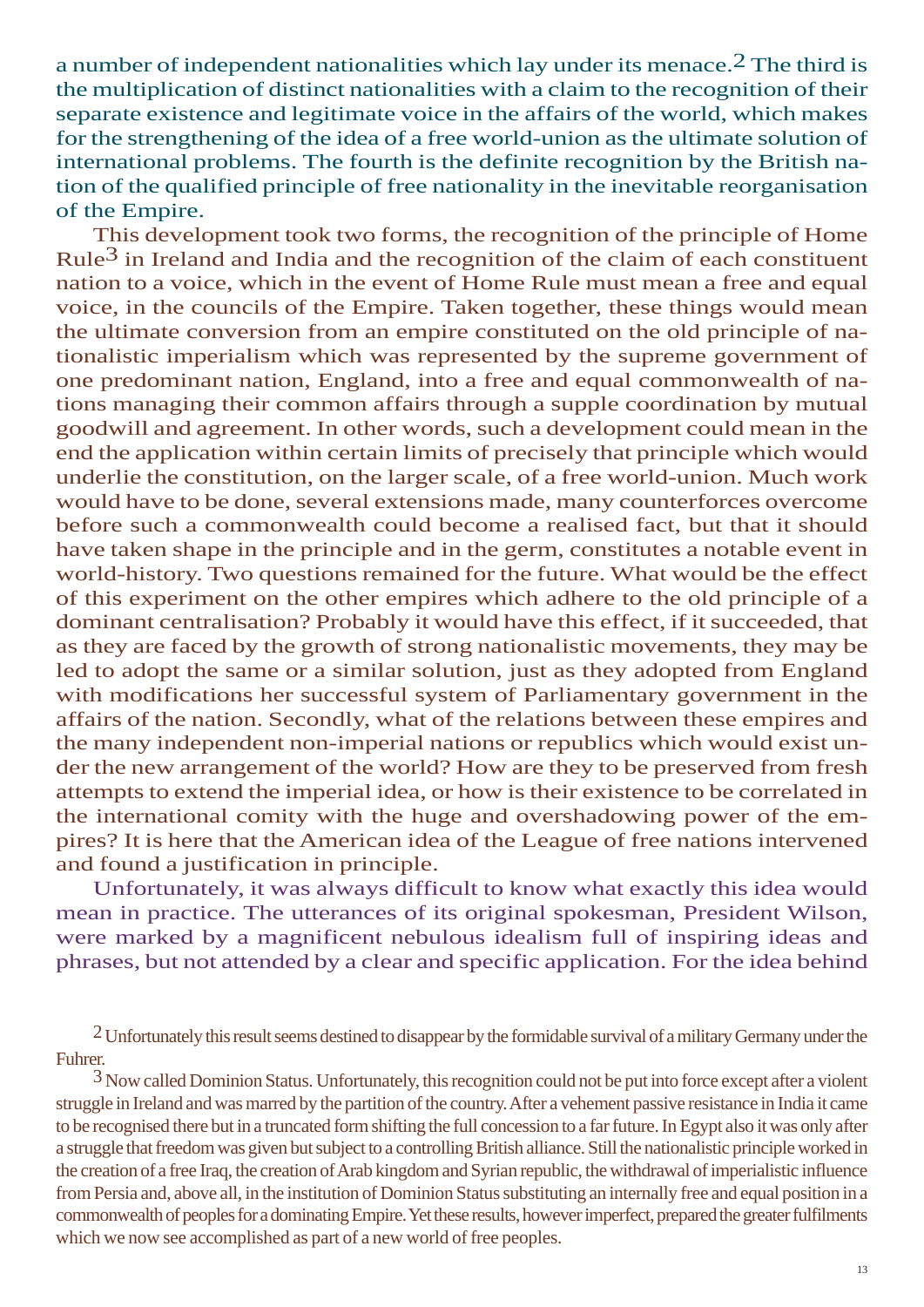the head of the President we must look for light to the past history and the traditional temperament of the American people. The United States were always pacific and non-imperialistic in sentiment and principle, yet with an undertone of nationalistic susceptibility which threatened recently to take an imperialistic turn and led the nation to make two or three wars ending in conquests whose results it had then to reconcile with its nonimperialistic pacifism. It annexed Mexican Texas by war and then turned it into a constituent State of the union, swamping it at the same time with American colonists. It conquered Cuba from Spain and the Philippines first from Spain and then from the insurgent Filipinos and, not being able to swamp them with colonists, gave Cuba independence under the American influence and promised the Filipinos a complete independence. American idealism was always governed by a shrewd sense of American interests, and highest among these interests is reckoned the preservation of the American political idea and its constitution, to which all imperialism, foreign or American, has to be regarded as a mortal peril.

As a result and as the result of its inevitable amalgamation with that much more qualified aim of the Allied Powers, a League of Nations was bound to have both an opportunist and an idealistic element. The opportunist element was bound to take in its first form the legalisation of the map and political formation of the world as it emerged from the convulsion of the war. Its idealistic side, if supported by the use of the influence of America in the League, could favour the increasing application of the democratic principle in its working and its result might be the final emergence of a United States of the world with a democratic Congress of the nations as its governing agency. The legalisation might have the good effect of minimising the chances of war, if a real League of Nations proved practicable and succeeded,—even under the best conditions by no means a foregone conclusion.4 But it would have the bad effect of tending to stereotype a state of things which must be in part artificial, irregular, anomalous and only temporarily useful. Law is necessary for order and stability, but it becomes a conservative and hampering force unless it provides itself with an effective machinery for changing the laws as soon as circumstances and new needs make that desirable. This can only happen if a true Parliament, Congress or free Council of the nations becomes an accomplished thing. Meanwhile, how is the added force for the conservation of old principles to be counteracted and an evolution assured which will lead to the consummation desired by the democratic American ideal? America's presence and influence in such a League would not be sufficient for that purpose; for it would have at its side other influences interested in preserving the *status quo* and some interested in developing the imperialist solution. Another force, another influence would be needed. Here the Russian ideal, if truly applied and made a force, could intervene and find its justification. For our purpose, it would be the most interesting and important of the three anti-imperialistic influences which Nature might throw as elements into her great crucible to reshape the human earth-mass for a yet unforeseen purpose.

### – *Sri Aurobindo*

<sup>&</sup>lt;sup>4</sup> The League was eventually formed with America outside it and as an instrument of European diplomacy, which was a bad omen for its future.